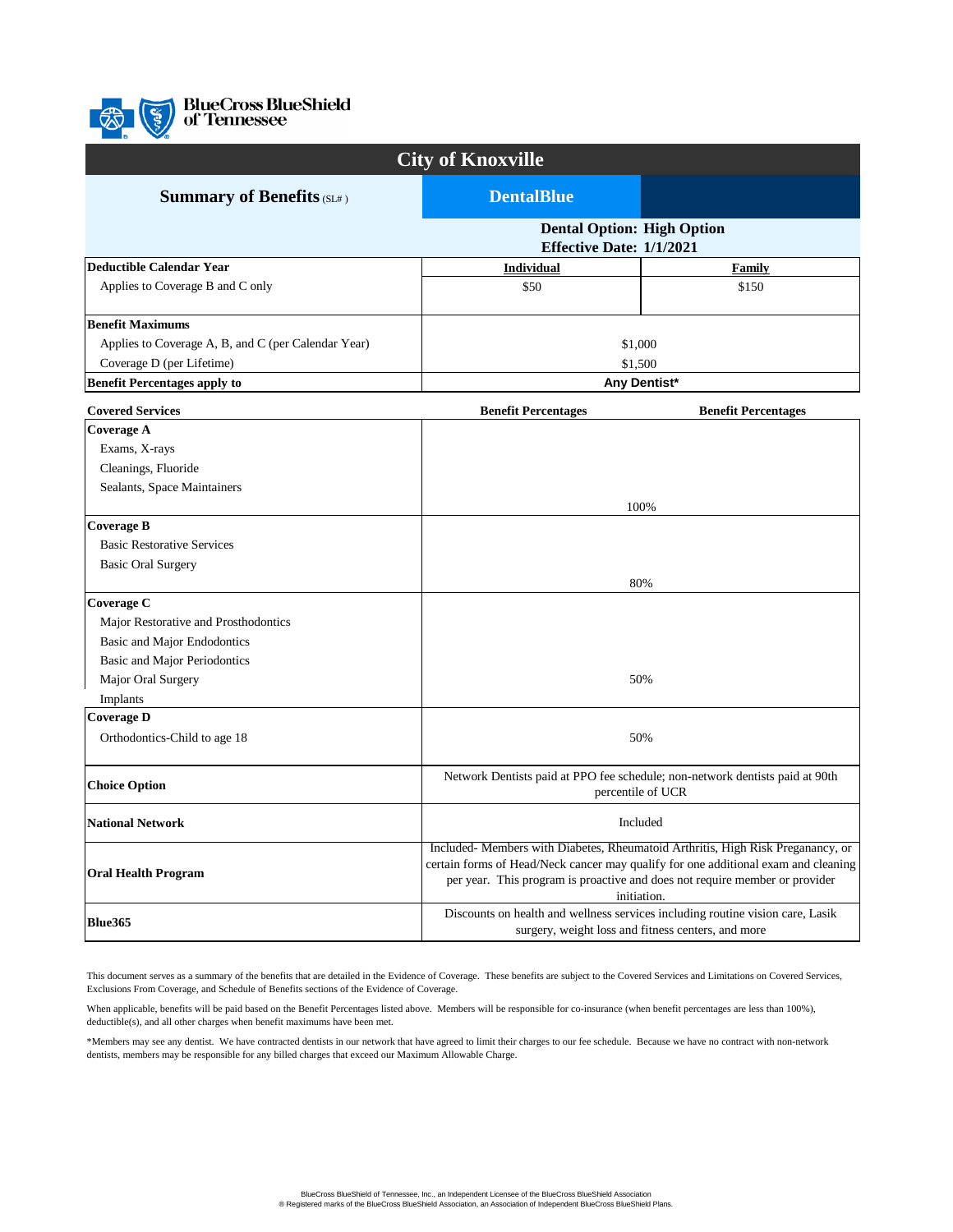# COVERED SERVICES, LIMITATIONS, & **EXCLUSIONS**

# **Exams**

**Covered:** Standard exams including comprehensive, periodic, detailed/<br>extensive and periodontal oral evaluations (exams). Emergency exams,<br>including limited oral evaluations (exams).<br>L**imitations:** No more than one standa

than one emergency exam in any 12-month period. No more than one<br>comprehensive, detailed/extensive, or periodontal exam in any 36-month period.<br>**Exclusions:** Re-evaluations and consultations.

### **X-rays**

Covered: Full mouth series, intraoral and bitewing radiographs (x-rays).<br>Limitations: No more than one full mouth set of x-rays in any 36-month period.<br>A full mouth set of x-rays is defined as either an intraoral complete films in any 12-month period. Bitewing films must be taken on the same date of

service.<br>**Exclusions:** Extraoral, skull and bone survey, sialography, TMJ, and<br>tomographic survey x-ray films, cephalometric films and diagnostic photographs.<br>Cephalometric films and diagnostic photographs may be covered a benefits under Coverage D.

**Cleanings, Fluoride Treatment Covered:** Adult and child prophylaxis (cleaning). Child and adult (subject to age limitations) fluoride treatments, performed with or without a prophylaxis. **Limitations:** No more than one of any prophylaxis or periodontal maintenance procedure in any 6-month period. Periodontal maintenance procedures are subject to additional limitations listed below under Basic Periodontics in Section VI, and may be subject to a different Coverage level under Attachment C: Schedule of Benefits. No more than one fluoride treatment in any 12-month period, for Members under age 19. Fluoride must be applied sep prophylaxis paste.

### **Sealants, Space Maintainers**

**Covered:** Other Preventive Services, including sealants, space maintainers.<br>**Limitations:** No more than one sealant per first or second molar tooth per<br>lifetime, for Dependents under age 16. Space maintainers for Dependen age 14. No more than one recementation in any 12-month period. **Exclusions:** Nutritional and tobacco counseling, oral hygiene instructions.

## **Basic Restorative Services**

**Covered:** Basic restorative services, including amalgam restorations (silver fillings), resin composite restorations (tooth colored fillings), stainless steel<br>crowns. Palliative (emergency) treatment for the relief of pain. Other restorative<br>Limitations: No more than one analgam or resin restoratio

restorations Covered only after 12 months from the date of initial restoration.<br>Replacement of stainless steel crowns Covered only after 36 months from the<br>date of initial restoration. No more than one repair per denture p

### **Major Restorative Services**

Covered: Single tooth restorations, including crowns (resin, porcelain, ¾ cast,<br>and full cast), inlays and onlays (metallic, resin and porcelain), and veneers.<br>L**imitations:** Only for the treatment of severe carious lesio on permanent teeth, and only when teeth cannot be adequately restored with an amalgam or resin composite restoration (filling). For permanent teeth only. For<br>Dependents under age 12, benefits will not be provided for cast crowns or<br>laminate veneers. Replacement of single tooth restorations Covered o **Exclusions:** Temporary and provisional crowns.

# **Prosthodontic Services - Fixed Bridges**

**Covered:** Fixed partial dentures (bridges), including pontics, retainers, and abutment crowns, inlays, and onlays (resin, porcelain, ¾ and full cast). **Limitations:** Only for treatment where a missing tooth or teeth cannot be<br>adequately restored with a removable partial denture. For permanent teeth only,<br>no benefits for Dependents under age 16. Replacement of fixed parti

# **Prosthodontic Services - Removable Dentures**

**Covered:** Complete, immediate and partial dentures. **Limitations:** If, in the construction of a denture, the Member and the Dentist decide on a personalized restoration or to employ special rather than standard techniques or materials, benefits provided shall be limited to those which would otherwise be provided for the standard procedures or materials (as determined by the Plan). Benefits are not provided for Dependents under age 16. Replacement of removable dentures Covered only after 60 months from the date of initial placement. **Exclusions:** Interim (temporary) dentures.

**Other Major Restorative & Prosthodontic Services Covered:** Crown and bridge services including core buildups, post and core, recementation, and repair. Denture services including adjustment, relining, rebasing and tissue conditioning. Implants and supported prosthetics, including

local anesthetic. **Limitations:** The benefits provided for crown and bridge restorations include benefits for the services of crown preparation, temporary or prefabricated crowns, impressions and cementation. Benefits will not be provided for a core

build-up separate from those provided for crown construction, except in those<br>circumstances where benefits are provided for a crown because of severe<br>carious lesions or fracture is so extensive that retention of the crown be possible. Post and core services are Covered only when performed in<br>conjunction with a Covered scrown or bridge. Crown and bridge repair and re-<br>cementation are Covered separately only after 12 months from the date of i after 6 months from the date of initial placement. No more than one denture reline or rebase in any 36 month period. **Exclusions:** Other major restorative services including sedative fillings and

coping. Other prosthodontic services including overdenture, precision attachments, connector bars, stress breakers and coping metal.

# **Basic Endodontics**

**Covered:** Pulpotomy, pulpal therapy.<br>**Limitations:** For primary teeth only. Not Covered when performed in conjunction<br>with major endodontic treatment. The benefits for basic endodontic treatment include benefits for x-rays, pulp vitality tests, and sedative fillings provided in conjunction with basic endodontic treatment. **Exclusions:** Pulpal debridement.

### **Major Endodontics**

**Covered:** Root canal treatment and re-treatment, apexification, apicoectomy services, root amputation, retrograde filling, hemisection, pulp cap. **Limitations:** No more than one root canal treatment, re-treatment or apexification per tooth in 60-month period. No more than one apicoectomy per root per lifetime. The benefits for major endodontic treatment include benefits for<br>x-rays, pulp vitality tests, pulpotomy, pulpectomy and sedative fillings and<br>temporary filling material provided in conjunction with majo treatment.

**Exclusions:** Implantation, canal preparation, and incomplete endodontic therapy.

# **Basic Periodontics**

Covered: Non-surgical periodontics, including periodontal scaling and root<br>planing, full mouth debridement and periodontal maintenance procedure.<br>L**imitations:** No more that one periodontal scaling and root planing per qua No more than one of any prophylaxis (cleanings) or periodontal maintenance procedure in any 6-month period. Cleanings are subject to additional limitations listed under Preventive Services, and may be subject to a different Coverage<br>level under Attachment C: Schedule of Benefits. Benefits for periodontal<br>maintenance are provided only after active periodontal treatment (surgic Benefits for periodontal scaling and root planing, full mouth debridement,<br>periodontal maintenance and prophylaxis are not provided when more than one<br>of these procedures is performed on the same day.<br>**Exclusions:** Provisi inflammation, antimicrobial medication and dressing changes.

**Major Periodontics Covered:** Surgical periodontics including gingivectomy, gingivoplasty, gingival flap procedure, crown lengthening, osseous surgery and bone and tissue grafting.

**Limitations:** No more than one major periodontal surgical procedure in any 36 month period. Benefits provided for major periodontics include benefits for services related to 90 days of postoperative care. **Exclusions:** Tissue regeneration and apically positioned flap procedure.

# **Basic Oral Surgery**

**Covered:** Non-surgical or simple extractions. **Limitations:** Benefits provided for basic oral surgery include benefits or suturing and postoperative care.

**Exclusions:** Benefits for general anesthesia or intravenous sedation when performed in conjunction with basic oral surgery.

# **Major Oral Surgery**

**Covered:** Surgical extractions (including removal of impacted teeth and wisdom teeth), and other oral surgical procedures typically not Covered under a medical

plan.<br>**Limitations:** Benefits provided for major oral surgery include benefits for local<br>anesthesia, suturing and postoperative care. Benefits for general anesthesia or intravenous (IV) sedation are provided only in connection with major oral surgery procedures, and only when provided by a Dentist licensed to

nister such agents. **Exclusions:** Oral surgery typically Covered under a medical plan, including but not limited to, excision of lesions and bone tissue, treatment of fractures, suturing, wound and other repair procedures, TMJ and related procedures. Orthognathic surgery and treatment for congenital malformations.

# **Orthodontics Services**

**Covered:** Exams, photographic images, diagnostic casts, cephalometric xrays, installation and adjustment of orthodontic appliances and treatment to reduce or<br>eliminate an existing malocclusion.<br>**Limitations:** The need for orthodontic services must be diagnosed,

identifying a handicapping malocclusion that is both abnormal and correctable, and a Treatment Plan must be submitted to and approved by the Plan. The Plan reserves the right to review the Member's dental records, including necessary x-rays, photographs, and models to determine whether orthodontic treatment is Covered. Orthodontic services may be limited to Dependents under a specified age limit, as defined on Attachment C: Schedule<br>of Benefits. Orthodontic services may be limited by a Maximum Allowable<br>Charge, Calendar Year Deductible and lifetime maximum as defined on<br>Attac

treatment may be allowed subject to the lifetime maximum. All orthodontic services shall be deemed to have been concluded on the last date treatment performed during Member's Coverage, even if a prior approved Treatment Plannes not been completed has not been completed.<br>**Exclusions:** Replacement or repair of any lost, stolen and damaged applianc

furnished under the Treatment Plan. Surgical procedures to aid in orthodontic treatment.

**Other Exclusions From Coverage** Benefits are not provided for the following services supplies or charges: 1) Dental services received from a dental or medical department maintained by or on behalf of an Employer, mutual benefit association, labor

union, trustee or similar person or group. 2) Charges for services performed by You or Your spouse, or Your or Your spouse's parent, sister, brother or child.

3) Services rendered by a Dentist beyond the scope of his or her license. 4) Dental services which are free, or for which You are not required or legally obligated to pay or for which no charge would be made if You had no dental

Coverage. 5) Dental services to the extent that charges for such services exceed the charge that would have been made and collected if no Coverage exist

hereunder.<br>6) Dental services covered by any medical insurance coverage, or by any oth non-dental contract or certificate issued by BlueCross BlueShield of Tenness<br>or any other insurance company, carrier, or plan. For example, removal of impacted teeth, tumors of lip and gum, accidental injuries to the teeth, etc. 7) Any court-ordered treatment of a Member unless benefits are otherwise

payable. 8) Courses of treatment undertaken before You become Covered under this program.

9) Any services performed after You cease to be eligible for Coverage. 10) Dental care or treatment not specifically listed in Attachment C:

Schedule of Benefits.<br>11) Any treatment or service that the Plan determines is not Necessary Denta Care, that does not offer a favorable prognosis that does not meet generally<br>accepted standards of professional dental care, or that is experimental in natu<br>12) Services or supplies for the treatment of work related illnes sole-proprietor of the Group;  $(2)$  a partner of the Group; or  $(3)$  a corporate officer

of the Group, provided the officer filed an election not to accept Workers'<br>Compensation with the appropriate government department.<br>13) Charges for any hospital or other surgical or treatment facility and any<br>additional f

14) Dental services with respect to congenital malformations or primarily for<br>cosmetic or aesthetic purposes. This does not exclude those services provide<br>under Orthodontic benefits (if applicable.)<br>15) Replacement of toot

16) Dental services resulting from loss or theft of a denture, crown, bridge or

removable orthodontic appliance.<br>17) Charges for a prosthetic device that replaces one or more lost,<br>extracted or congenitally missing teeth before Your Coverage becomes effect<br>under the Plan unless it also replaces one o after Your Coverage became effective.

18) Diagnosis for, or fabrication of, appliances or restorations necessary to correct bite problems or restore the occlusion or correct temporomandibular joint dysfunction (TMJ) or associated muscles.

19) Diagnostic dental services such as diagnostic tests and oral pathology

services. 20) Adjunctive dental services including all local and general anesthesia,

sedation, and analgesia (except as provided under major oral surgery). 21) Charges for the treatment of desensitizing medicaments, drugs, occlusal guards and adjustments, mouthguards, microabrasion, behavior management

and bleaching.<br>22) Charges for the treatment of professional visits outside the dental office o<br>after regularly scheduled hours or for observation.



 1 Cameron Hill Circle Chattanooga, TN 37402  *www.bcbst.com*

oss BlueShield of Tennessee, Inc., an Independent Licensee of the BlueCros BlueShield Association ® Registered marks of the BlueCross BlueShield Association, an Association of Independent BlueCross BlueShield Plans

This document has been classified as public information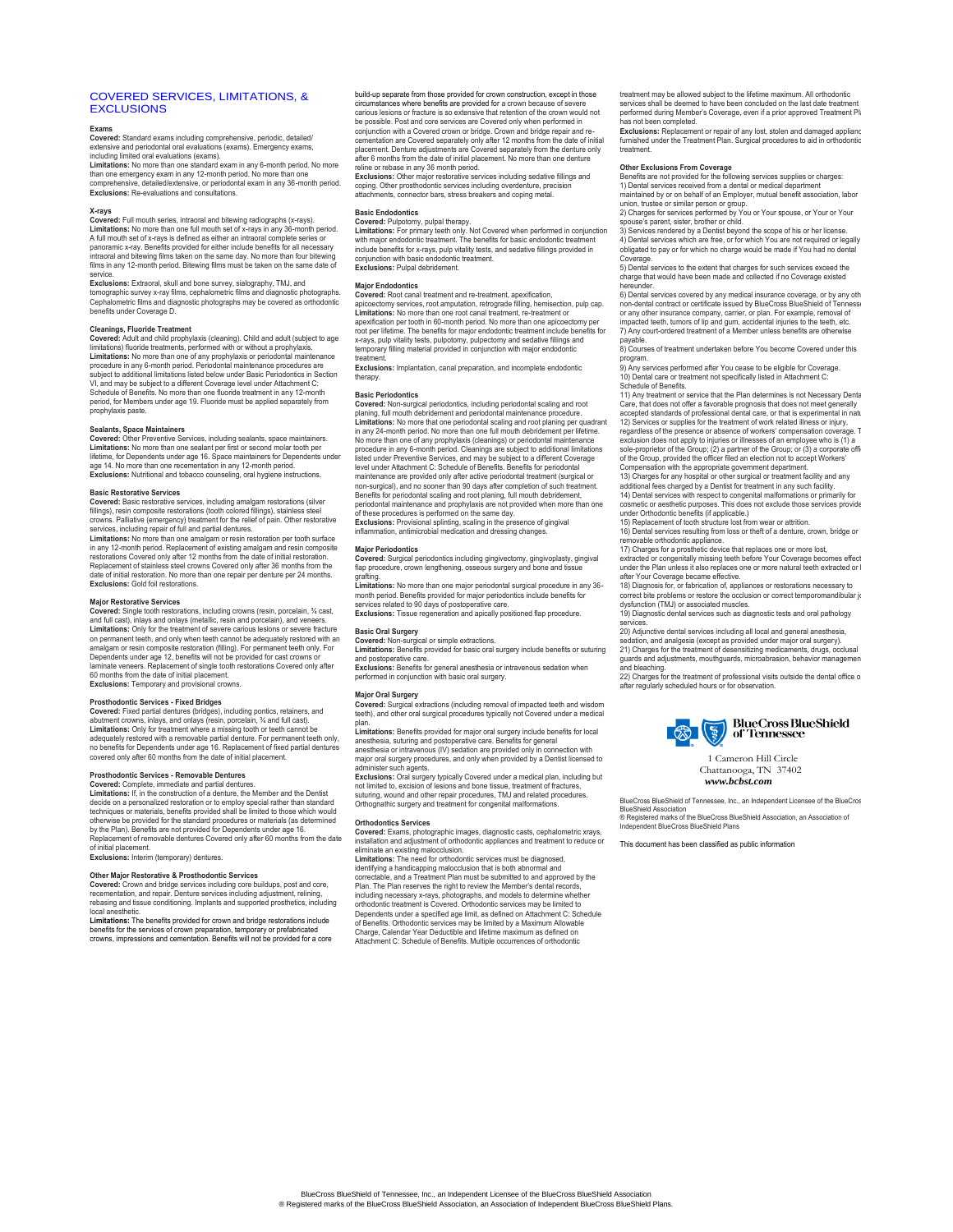ATENCIÓN: si habla español, tiene a su disposición servicios gratuitos de asistencia lingüística. Llame al<br>1-800-565-9140 (TTY: 1-800-848-0298).

ملحوظة: إذا كنت تتحدث اذكر اللغة، فإن خدمات المساعدة اللغوية تتوافر لك بالمجان. اتصل برقم 1-040-665-800 (رقم هاتف الصم والبكم: 800-848-0298-1

# 注意:如果您使用繁體中文,您可以免費獲得語言援助服務。請致電 1-800-565-9140 (TTY:1-800-848-0298)。

CHÚ Ý: Nếu bạn nói Tiếng Việt, có các dịch vụ hỗ trợ ngôn ngữ miễn phí dành cho bạn.<br>Gọi số 1-800-565-9140 (TTY:1-800-848-0298).

주의: 한국어를 사용하시는 경우, 언어 지원 서비스를 무료로 이용하실 수 있습니다. 1-800-565-9140<br>(TTY: 1-800-848-0298) 번으로 전화해 주십시오.

ATTENTION : Si vous parlez français, des services d'aide linguistique vous sont proposés gratuitement. Appelez le<br>1-800-565-9140 (ATS : 1-800-848-0298).

.<br>ໂປດຊາບ: ຖ້າວ່າ ທ່ານເວົ້າພາສາ ລາວ, ການບໍລິການຊ່ວຍເຫຼືອດ້ານພາສາ, ໂດຍບໍ່ເສັຽຄ່າ,<br>ແມ່ນມີພ້ອມໃຫ້ທ່ານ. ໂທຣ 1-800-565-9140 (TTY: 1-800-848-0298).

ማስታወሻ: የሚናገሩት ቋንቋ ኣማርኛ ከሆነ የትርጉም እርዳታ ድርጅቶች፣ በነጻ ሊያማዝዎት ተዘጋጀተዋል፡ ወደ ሚከተለው ቁጥር ይደውሉ 1-800-565-9140 (መስማት ለተሳናቸው: 1-800-848-0298).

ACHTUNG: Wenn Sie Deutsch sprechen, stehen Ihnen kostenlos sprachliche Hilfsdienstleistungen zur Verfügung.<br>Rufnummer: 1-800-565-9140 (TTY: 1-800-848-0298).

સચના: જો તમે ગુજરાતી બોલતા હો, તો નિ:શુલક ભાષા સહાય સેવાઓ તમારા માટે ઉપલબુધ છે. ફોન કરો 1-800-565-9140 (TTY:1-800-848-0298)

注意事項:日本語を話される場合、無料の言語支援をご利用いただけます。1-800-565-9140 (TTY:1-800-848-0298)<br>まで、お電話にてご連絡ください。

PAUNAWA: Kung nagsasalita ka ng Tagalog, maaari kang gumamit ng mga serbisyo ng tulong sa wika nang walang<br>bayad. Tumawag sa 1-800-565-9140 (TTY:1-800-848-0298).

धयान दें: यदि आप हिंदी बोलते हैं तो आपके लिए मफत में भाषा सहायता सेवाएं उपलबध है। 1-800-565-9140 (TTY:1-800-848-0298) पर कॉल करें।

ВНИМАНИЕ: Если вы говорите на русском языке, то вам доступны бесплатные услуги перевода. Звоните<br>1-800-565-9140 (телетайп: 1-800-848-0298).

-توجه: اگر به زبان فارسی گفتگو می کنید، تسهیلات زبانی بصورت رایگان برای شما فراهم می باشد. با<br>(7298-848-0298)07-1-00-565-9140 17۲:1-800 نماس بگیرید .

ATANSYON: Si w pale Kreyòl Ayisyen, gen sèvis èd pou lang ki disponib gratis pou ou. Rele 1-800-565-9140  $(TTY: 1-800-848-0298)$ .

UWAGA: Jeżeli mówisz po polsku, możesz skorzystać z bezpłatnej pomocy językowej. Zadzwoń pod numer 1-800-565-9140 (TTY: 1-800-848-0298).

ATENÇÃO: Se fala português, encontram-se disponíveis serviços linguísticos, grátis. Ligue para 1-800-565-9140 (TTY: 1-800-848-0298).

ATTENZIONE: In caso la lingua parlata sia l'italiano, sono disponibili servizi di assistenza linguistica gratuiti. Chiamare il numero 1-800-565-9140 (TTY: 1-800-848-0298).

Díí baa akó nínízin: Díí saad bee yáníłti'go Diné Bizaad, saad bee áká'ánída'áwo'déé', t'áá jiik'eh, éí ná<br>hóló, koji' hódíílnih 1-800-565-9140 (TTY: 1-800-848-0298).